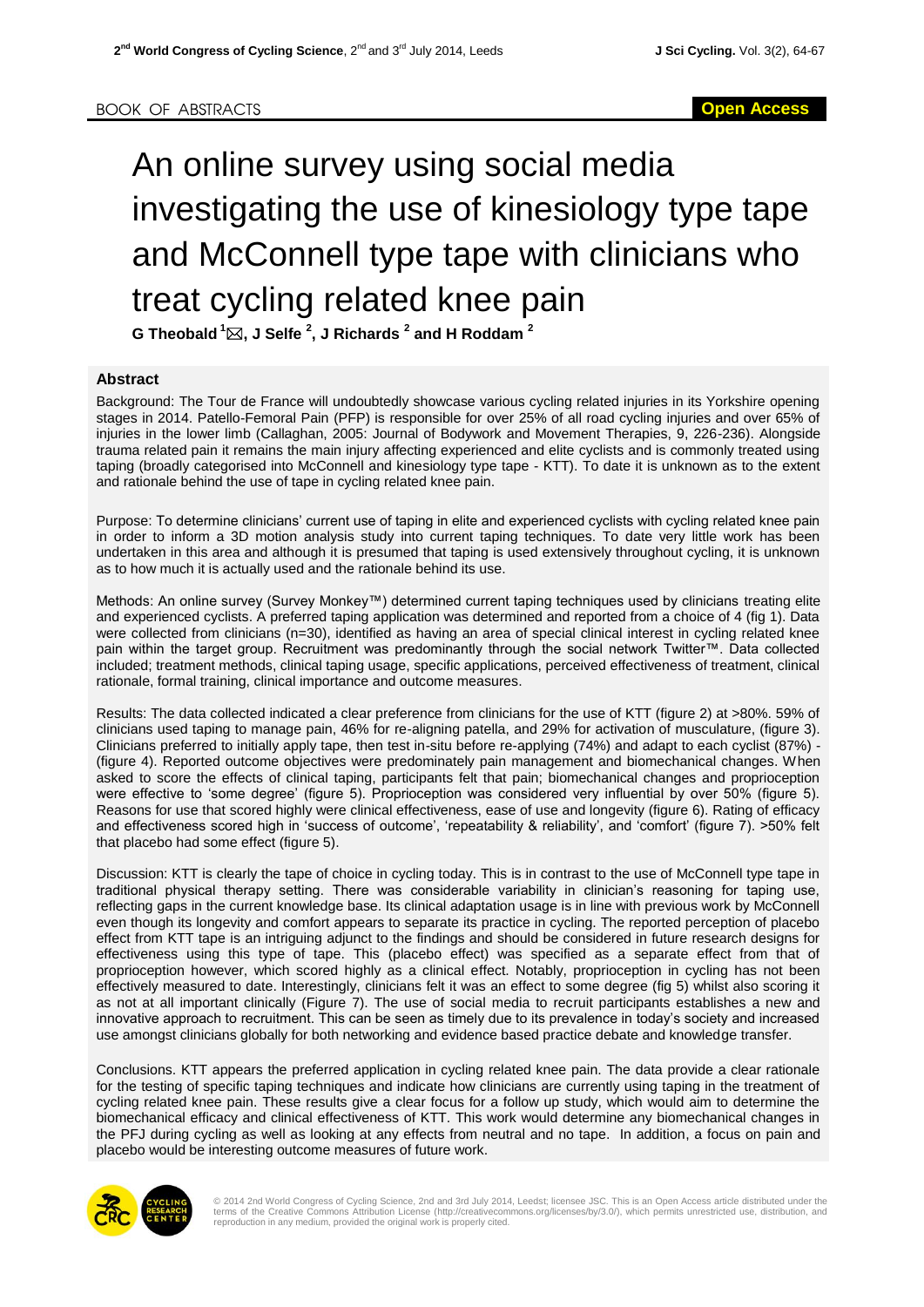

*Figure 1. Preferred application indicated and other choices in question.*



*Figure 2. Preference for clinical taping use.*



*Figure 3. Use of taping for cycling related knee pain.*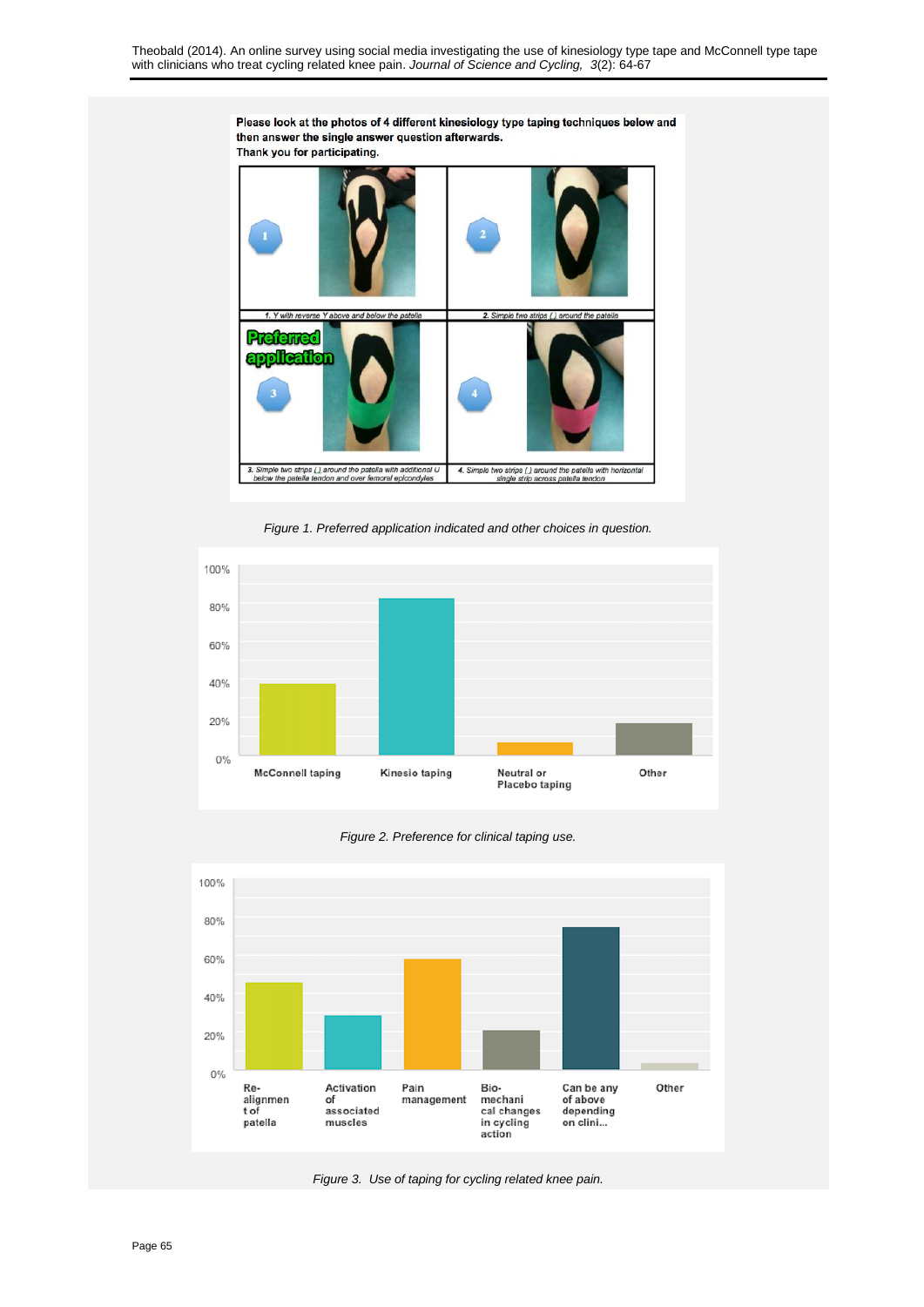



*Figure 4. Application of taping.*



*Figure 5. Effects of clinical taping use with cycling related knee pain.*

*Figure 6. Importance of use of KTT.*